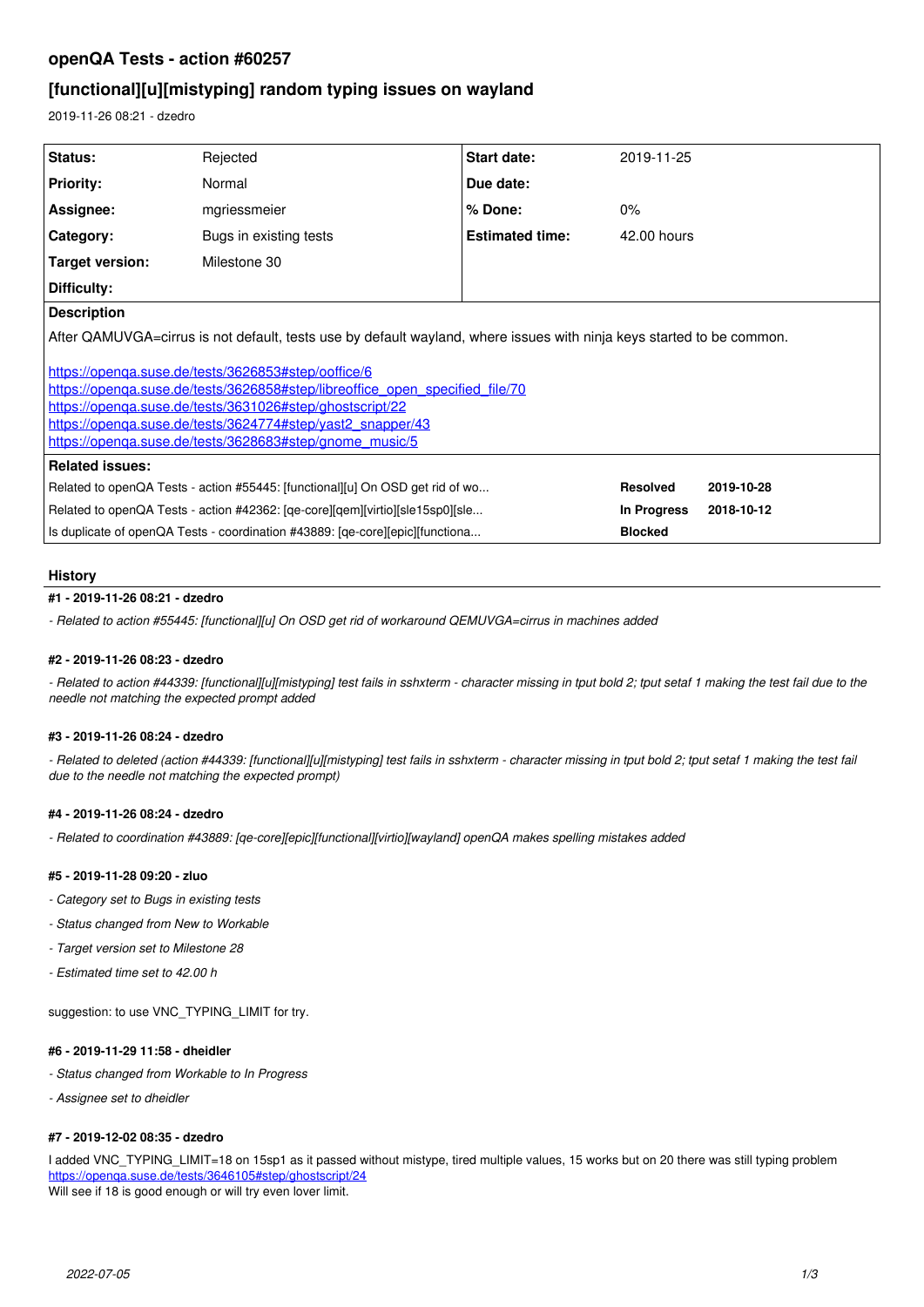### **#8 - 2019-12-02 09:04 - dheidler**

I also had misstypings for value 20: [http://artemis.suse.de/tests/2104#step/libreoffice\\_open\\_specified\\_file/13](http://artemis.suse.de/tests/2104#step/libreoffice_open_specified_file/13)

According to [https://de.wikipedia.org/wiki/Anschl%C3%A4ge\\_pro\\_Minute](https://de.wikipedia.org/wiki/Anschl%C3%A4ge_pro_Minute) the world record of fast typing is at 15.9 keys per second.

#### **#9 - 2019-12-02 13:52 - dheidler**

*- Status changed from In Progress to Feedback*

Added VNC\_TYPING\_LIMIT=18 to all test suites on osd matching ^gnome and to alpatterns

#### **#10 - 2019-12-06 12:24 - dzedro**

ghostscript test is failing with VNC\_TYPING\_LIMIT=10 <https://openqa.suse.de/tests/3672654#settings> At the end I will have to modify test ghostscript, as for some reason typing is getting nuts there.

### **#11 - 2019-12-12 08:43 - dzedro**

I would say there is issue on wayland which can't be reliably solved with VNC\_TYPING\_LIMIT, found typing failures with VNC\_TYPING\_LIMIT=10 [https://openqa.suse.de/tests/3684650#step/libreoffice\\_double\\_click\\_file/104](https://openqa.suse.de/tests/3684650#step/libreoffice_double_click_file/104) I'm using even lover values, but it still didn't eliminate typing issue & another problem is that such low typing limit makes the test run much longer.

#### **#12 - 2020-01-03 08:26 - mgriessmeier**

*- Target version changed from Milestone 28 to Milestone 30*

let's discuss this please :)

what is still needed?

#### **#13 - 2020-01-08 14:03 - dheidler**

Ideas:

- Crosscheck if VM is busy or test environment (around VM)
- Check IO activity from qemu
- Cross check system responsiveness from post fail hook and magic sysrq
- Ensure baseclass post fail hook executes first to check system responsiveness

#### **#14 - 2020-01-23 07:50 - okurz**

This is an autogenerated message for openQA integration by the openga\_review script:

This bug is still referenced in a failing openQA test: gnome <https://openqa.suse.de/tests/3806218>

To prevent further reminder comments one of the following options should be followed:

- 1. The test scenario is fixed by applying the bug fix to the tested product or the test is adjusted
- 2. The openQA job group is moved to "Released"
- 3. The label in the openQA scenario is removed

## **#15 - 2020-01-24 09:23 - dheidler**

- *Status changed from Feedback to Workable*
- *Assignee deleted (dheidler)*

### **#16 - 2020-01-24 09:25 - dheidler**

Suggestion: use xdotool to type a lokg text into libreoffice and see if that works.

#### **#17 - 2020-01-24 11:14 - okurz**

*- Related to action #42362: [qe-core][qem][virtio][sle15sp0][sle15sp1][desktop][typing] test fails in window\_system because "typing string is too fast in wayland" added*

#### **#18 - 2020-01-24 11:15 - okurz**

- *Status changed from Workable to Blocked*
- *Assignee set to mgriessmeier*
- *Priority changed from Urgent to Normal*